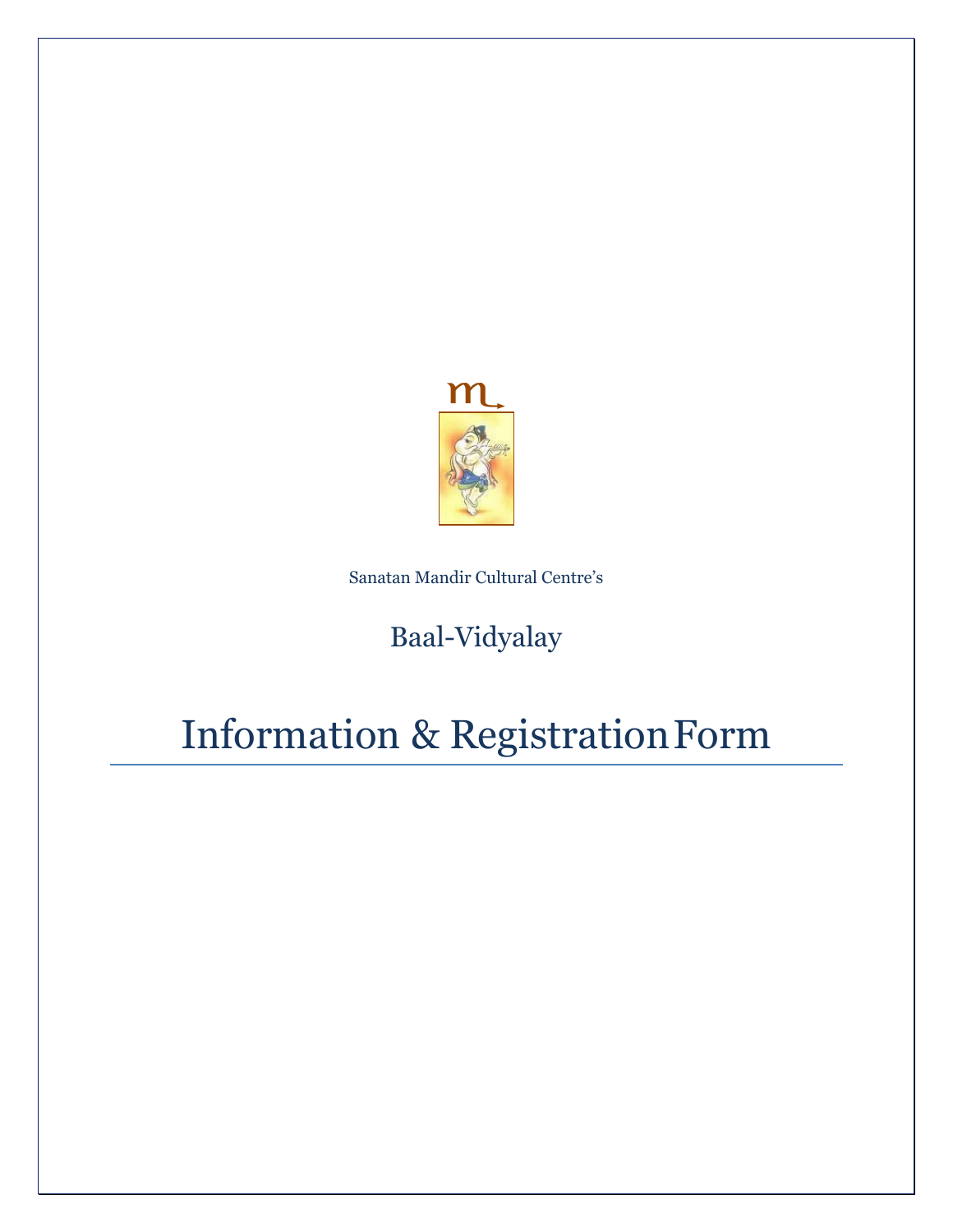# **Contents**

|    | Sanatan Mandir Cultural Centre Baalvidyalay and Registration Form 3 |  |
|----|---------------------------------------------------------------------|--|
| a. |                                                                     |  |
| b. |                                                                     |  |
| c. |                                                                     |  |
| d. |                                                                     |  |
| e. |                                                                     |  |
| f. |                                                                     |  |
| g. |                                                                     |  |
| h. |                                                                     |  |
| i. |                                                                     |  |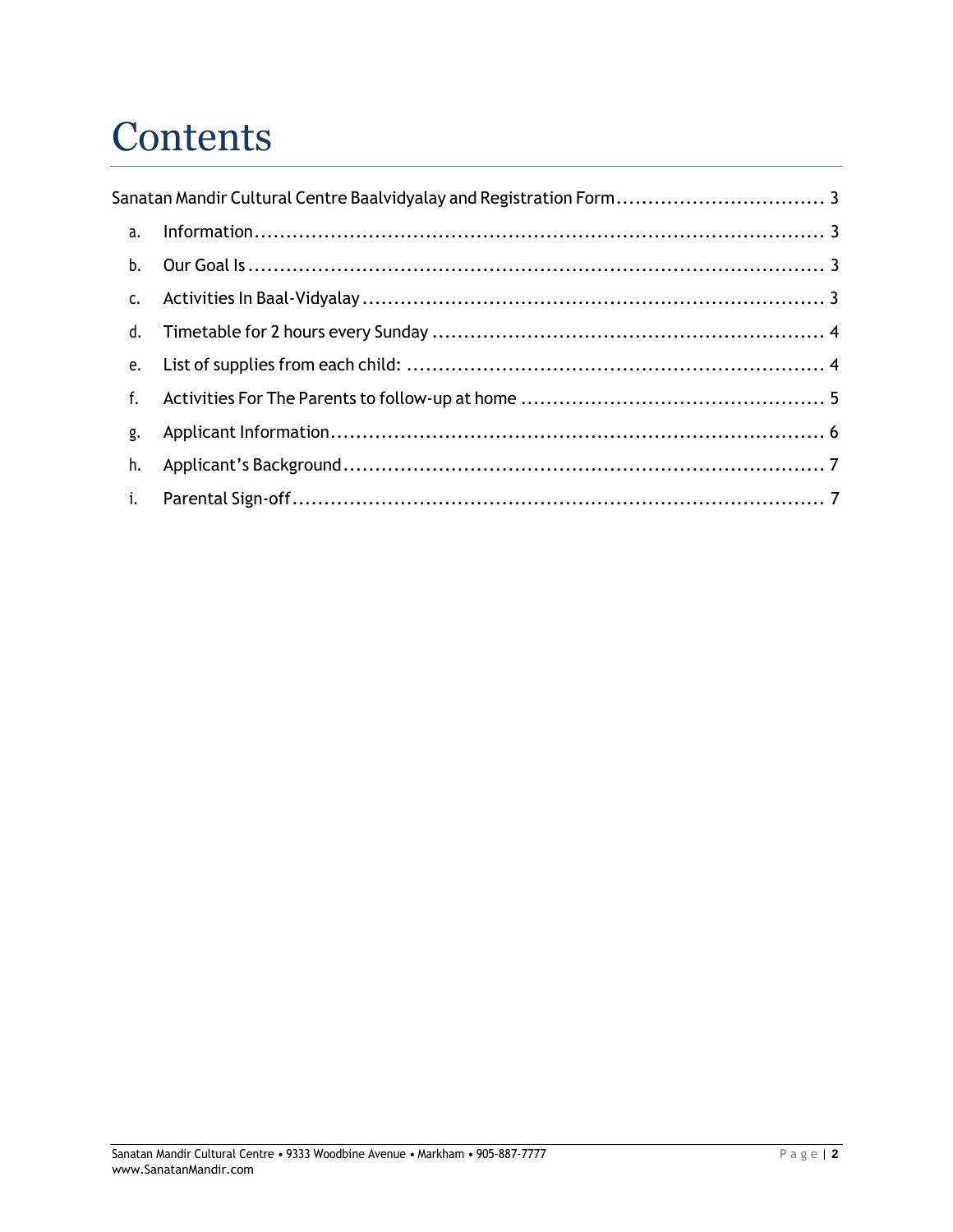<span id="page-2-0"></span>

### **Sanatan Mandir Cultural Centre Baal Vidyalay**

#### **a. Information**

Sanatan Mandir Cultural Centre (SMCC) is proud to offer Dharma-based education and activities for childrenandteens. Sanskritprayersareactivelytaughtthroughtranslations inGujaratiandEnglish. Please download the free Baal Vidyalay prayers for your easy reference.

Our Sunday classes are open to all children over age five and teens. Please contact Pravinbhai Shah -

905-472-8310 or Kokilaben Joshi - 416 708 7476 for further information on SMCC's Baal Vidyalay.

#### **b. Our Goal Is …**

- To facilitate children to appreciate, learn and practice Hindu way of life.
- To teach children the basic knowledge of Gujarati so that they can communicate in their own language with grandparents, parents, and other children of their ages
- ToinstillprideandconfidenceinHinduchildrenabouttheiridentityandGujaratiheritage.
- To raise awareness of being a Hindu and raising the awareness of Hinduism in the society around.
- Develop social awareness and leadership skills among children.

#### **c. Activities in Baal-Vidyalay**

Childrenwillhavelotsoffunwhiletheylearn.Activitiesareplannedfortheirphysical,intellectual, social and spiritual development. Our weekly activities include:

- LANGUAGE
- SHLOKAS
- YOGA
- STORIES
- GAMES
- ARTS AND CRAFTS
- OCCASSIONAL PERFORMANCES
- BIRTHDAY CELEBRATIONS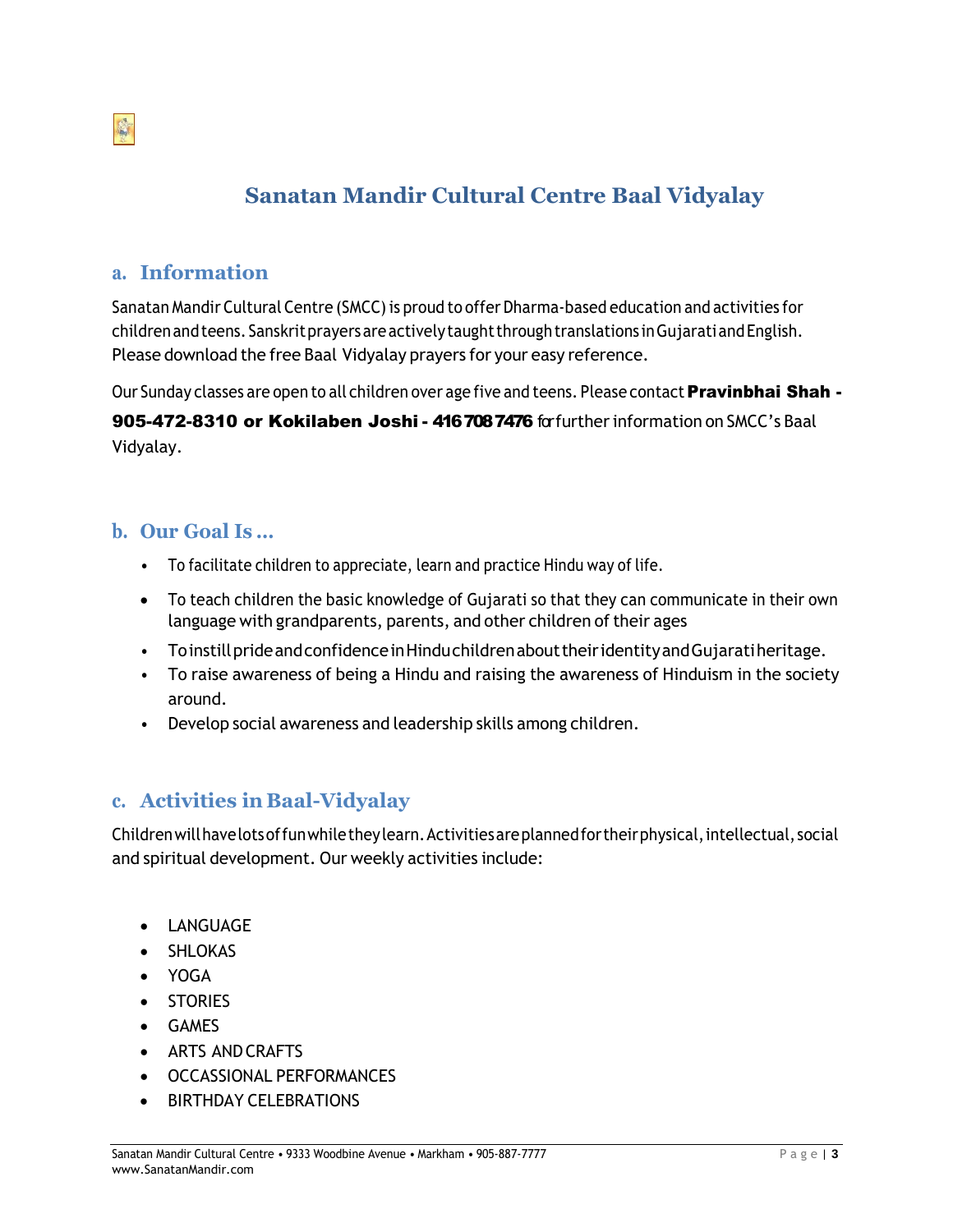#### <span id="page-3-0"></span>**d. Timetable for 2 hours every Sunday**

Following is our timetable for a particular Baal‐ Vidyalay class.

| Start time -                             |                 | $10:30$ sharp   |  |  |
|------------------------------------------|-----------------|-----------------|--|--|
| Prathna -                                |                 | $10:30 - 10:40$ |  |  |
| Yoga Asanas -                            |                 | $10:40 - 10:50$ |  |  |
| Gujarati Class/Religious Class           |                 | $10:50 - 11:25$ |  |  |
| Break -                                  |                 | $11:25 - 11:30$ |  |  |
| Gujarati Class / Religious Class         |                 | $11:35 - 12:10$ |  |  |
| Story/Discussion                         | $12:10 - 12:20$ |                 |  |  |
| Aarti                                    |                 | 12:30           |  |  |
| The classes will be divided based on Age |                 |                 |  |  |
| Group 1 -                                | 5-11 years      |                 |  |  |
|                                          |                 |                 |  |  |

Group 2 - 12 and up

Parents are advised to bring their children at 10:15 sharp so that children can settle down in the respective groups and be ready forthe class to begin. Late arrivals cause a lot of distraction forthe children and disrupts the class.

Cheerful, enthusiastic and cordial atmosphere is at the heart of a successful Baal‐Vidyalay. Physical fitness, knowledge and pride of Hindu Dharma, ability to work together in team and social awareness are being included through various programs. The activities can be broadly classified as 'Sharirik' and 'Baudhik' ‐ the physical and intellectual activities.

#### **e. List of supplies from each child:**

Children should bring their stuff in a bag. They are responsible for their stuff.

- 1 Binder with Divider
- Lined Paper
- Pencil
- Eraser
- Small Snack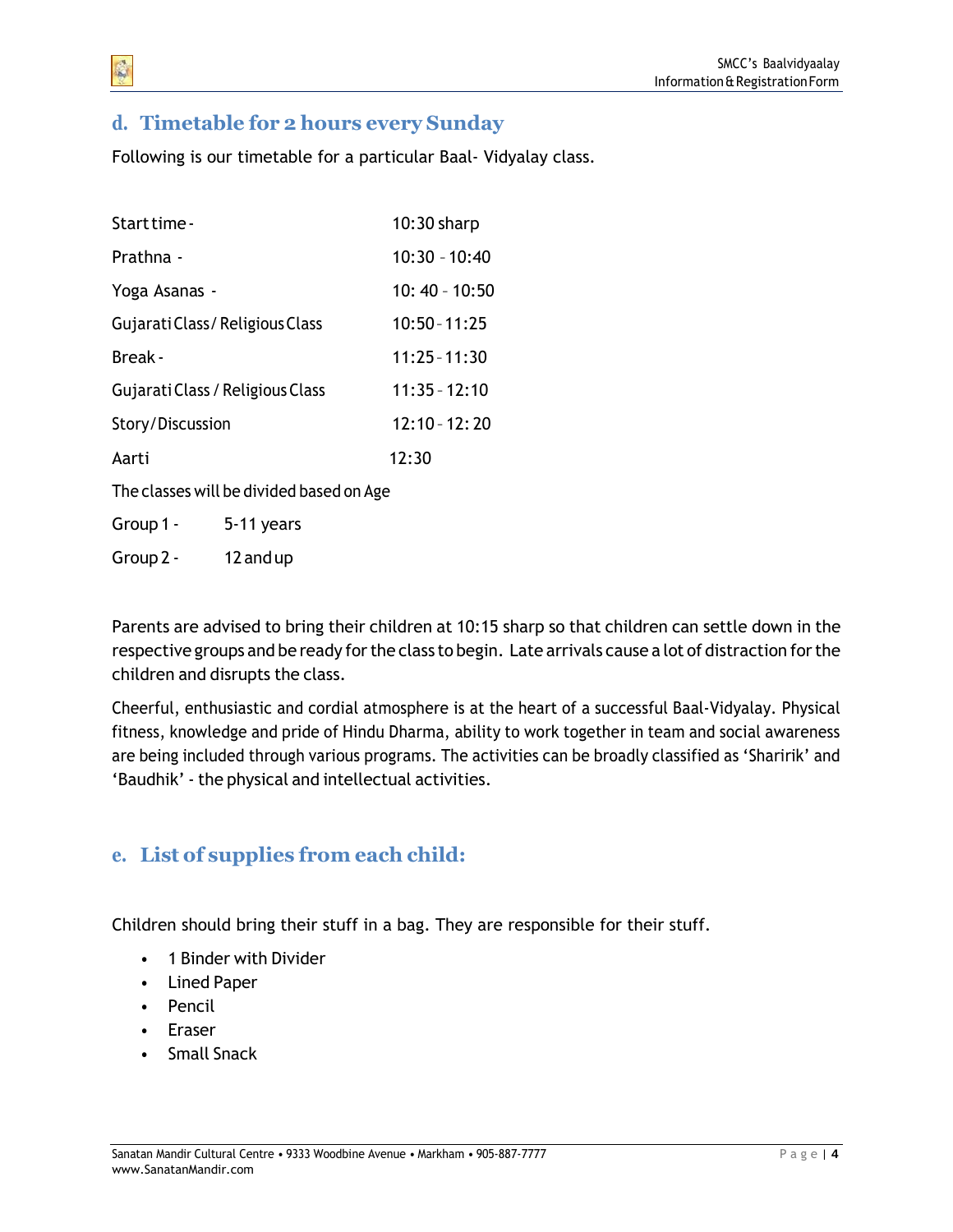#### <span id="page-4-0"></span>**f. Activities for The Parents to follow-up at home.**

In most of the SCHOOLS, parents also have parallel activities planned. This is a suggested format for parents' activity.

- 10 min.‐ Shlokas Practice
- 5 min. ‐ Yoga Asanas

- 15 min. ‐ Simple Games
- 10min.‐Geet/Bhajan
- 20min. Talk/discussion on Hindu Dharma, lives of great people, parenting, etc.
- 5 min. ‐ Prarthana (With children)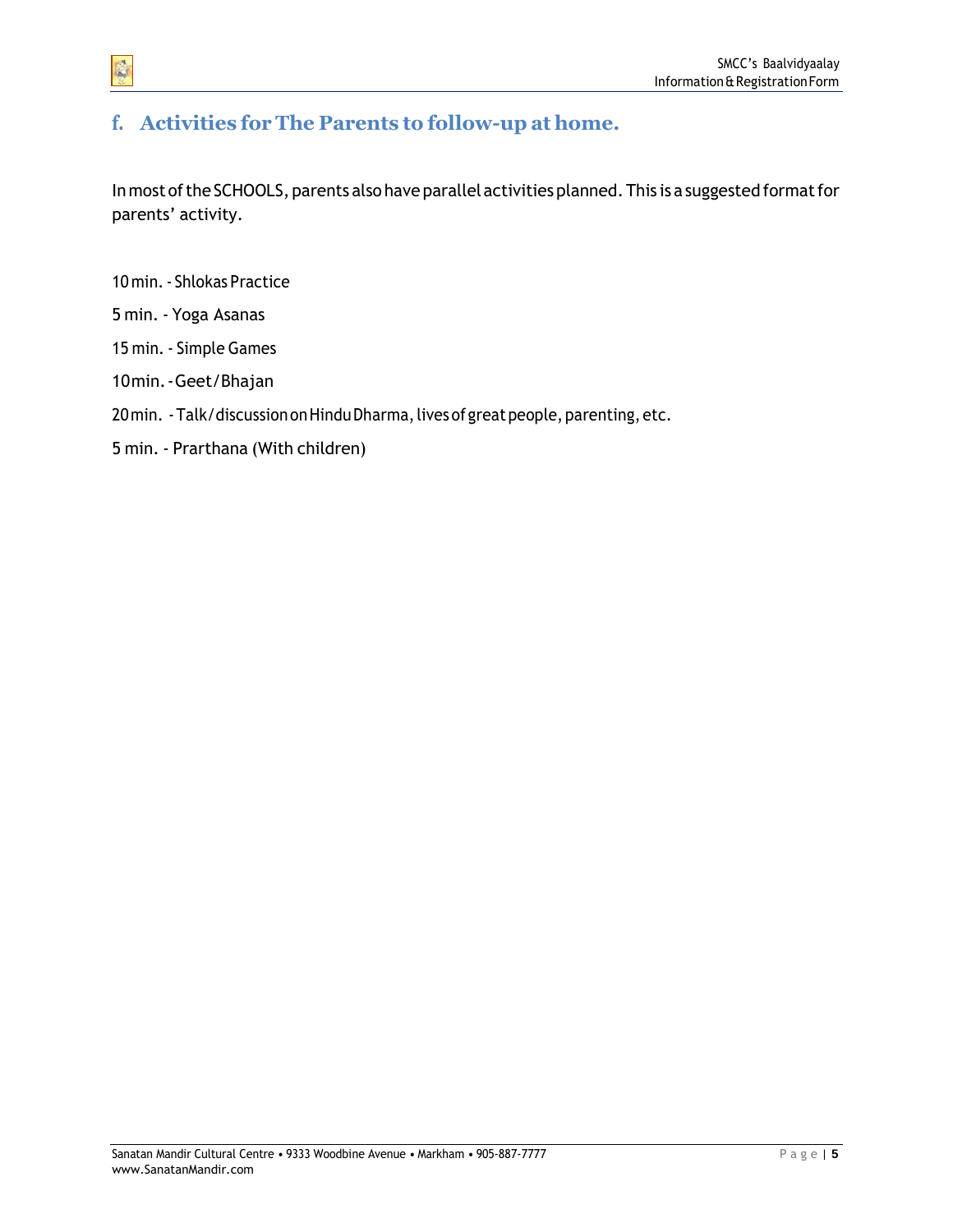

## **Registration Form**

### <span id="page-5-0"></span>**g. Applicant Information**

| Name                             |  |  |
|----------------------------------|--|--|
| Father's Name                    |  |  |
|                                  |  |  |
| Mother's Name                    |  |  |
| Address                          |  |  |
| City                             |  |  |
| Postal Code                      |  |  |
| Telephone - primary<br>contact   |  |  |
| Telephone -<br>secondary contact |  |  |
| E-mail                           |  |  |
| Date of Birth                    |  |  |
| Age                              |  |  |
| Grade                            |  |  |